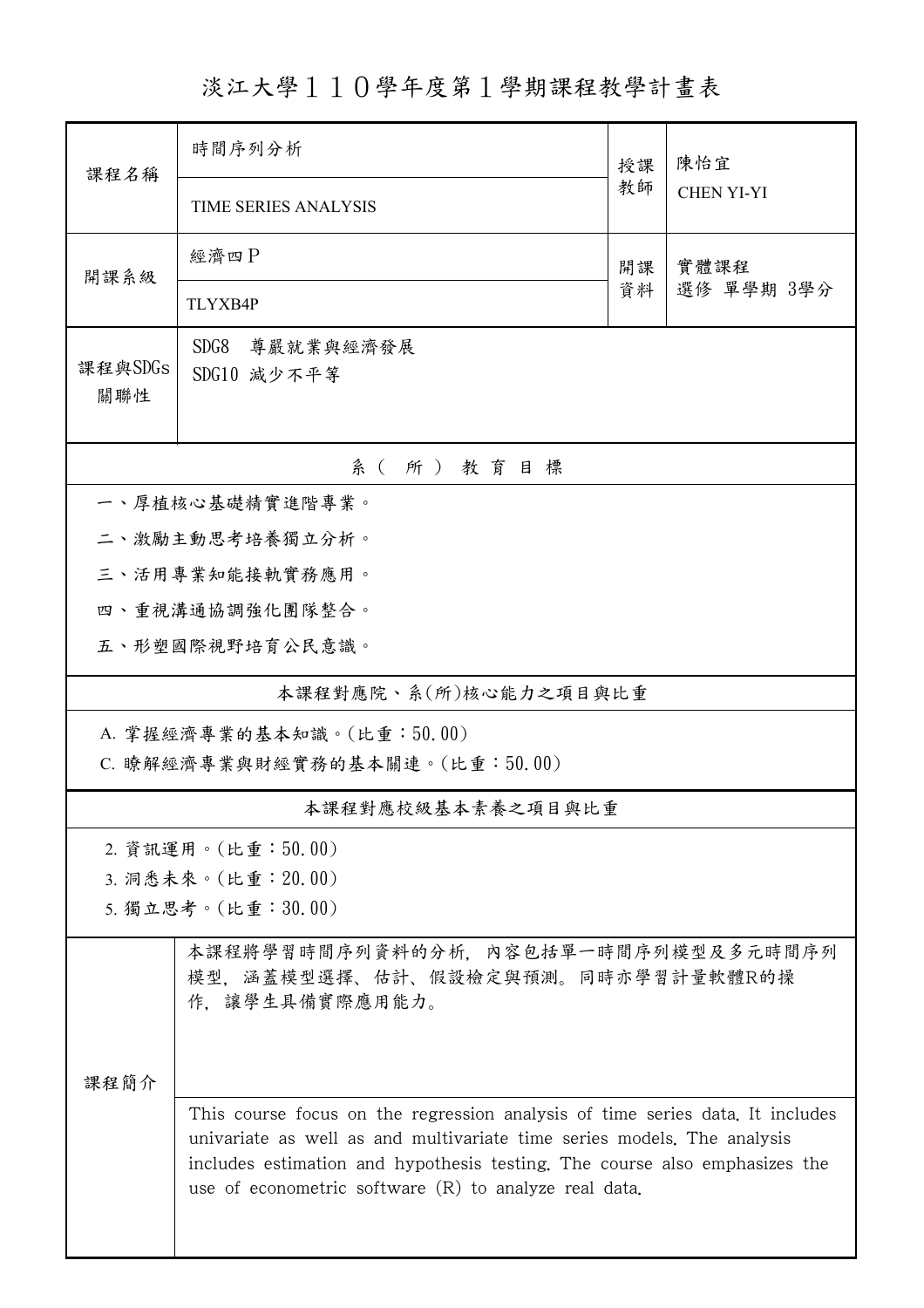## 本課程教學目標與認知、情意、技能目標之對應

將課程教學目標分別對應「認知(Cognitive)」、「情意(Affective)」與「技能(Psychomotor)」 的各目標類型。

一、認知(Cognitive):著重在該科目的事實、概念、程序、後設認知等各類知識之學習。

二、情意(Affective):著重在該科目的興趣、倫理、態度、信念、價值觀等之學習。

三、技能(Psychomotor):著重在該科目的肢體動作或技術操作之學習。

| 序<br>號         | 教學目標(中文)                                             |                                                              |                                  | 教學目標(英文)                                                                                                      |                         |  |
|----------------|------------------------------------------------------|--------------------------------------------------------------|----------------------------------|---------------------------------------------------------------------------------------------------------------|-------------------------|--|
| $\mathbf{1}$   | 讓學生瞭解時間序列的迴歸模<br>型,包括模型的估計及假設檢定。                     |                                                              |                                  | Learning regression models of time series data.<br>Topics include model estimation and hypothesis<br>testing. |                         |  |
| $\overline{2}$ | 透過電腦實習讓學生學習如何取得<br>時間序列資料, 並根據教授的內<br>容. 設立並選出一個最適模型 |                                                              |                                  | Learning how to collect the time series data, setup<br>the regression model and choose the correct model      |                         |  |
|                |                                                      |                                                              |                                  | 教學目標之目標類型、核心能力、基本素養教學方法與評量方式                                                                                  |                         |  |
| 序號             | 目標類型                                                 | 院、系(所)<br>核心能力                                               | 校級<br>基本素養                       | 教學方法                                                                                                          | 評量方式                    |  |
| $\mathbf{1}$   | 認知                                                   | AC                                                           | 235                              | 講述、實作                                                                                                         | 測驗、作業、報告(含<br>口頭、書面)    |  |
| 2              | 認知                                                   | AC                                                           | 235                              | 講述、實作                                                                                                         | 測驗、作業、實作、報<br>告(含口頭、書面) |  |
|                |                                                      |                                                              |                                  | 授課進度表                                                                                                         |                         |  |
| 週<br>坎         | 日期起訖                                                 | 內 容 (Subject/Topics)                                         |                                  |                                                                                                               | 備註                      |  |
|                | $110/09/22$ ~<br>110/09/28                           | Introduction of Time series                                  |                                  |                                                                                                               |                         |  |
| 2              | $110/09/29$ ~<br>110/10/05                           | Introduction of R and RStudio                                |                                  |                                                                                                               | 以實整虛                    |  |
| 3              | $110/10/06 \sim$<br>110/10/12                        | The linear regression model, model selection criteria.<br>WN |                                  |                                                                                                               |                         |  |
|                | $110/10/13$ ~<br>110/10/19                           | ACF and PACF of MA model                                     |                                  |                                                                                                               |                         |  |
| 5              | $110/10/20$ ~<br>110/10/26                           | ACF and PACF of AR model                                     |                                  |                                                                                                               |                         |  |
| 6              | $110/10/27$ ~<br>110/11/02                           | ACF and PACF of ARMA model and Example                       |                                  |                                                                                                               |                         |  |
| 7              | $110/11/03$ ~<br>110/11/09                           |                                                              | Unit root test (DF and ADF test) |                                                                                                               |                         |  |
| 8              | $110/11/10$ ~<br>110/11/16                           |                                                              | 期中考試 / KPSS test and PP test     |                                                                                                               |                         |  |
| 9              | $110/11/17$ ~<br>110/11/23                           | 期中考試週                                                        |                                  |                                                                                                               |                         |  |
| 10             | $110/11/24$ ~<br>110/11/30                           | Static models and Finite lag models                          |                                  |                                                                                                               |                         |  |
| 11             | $110/12/01$ ~<br>110/12/07                           | The Distributed lag model with $AR(p)$ error                 |                                  |                                                                                                               |                         |  |